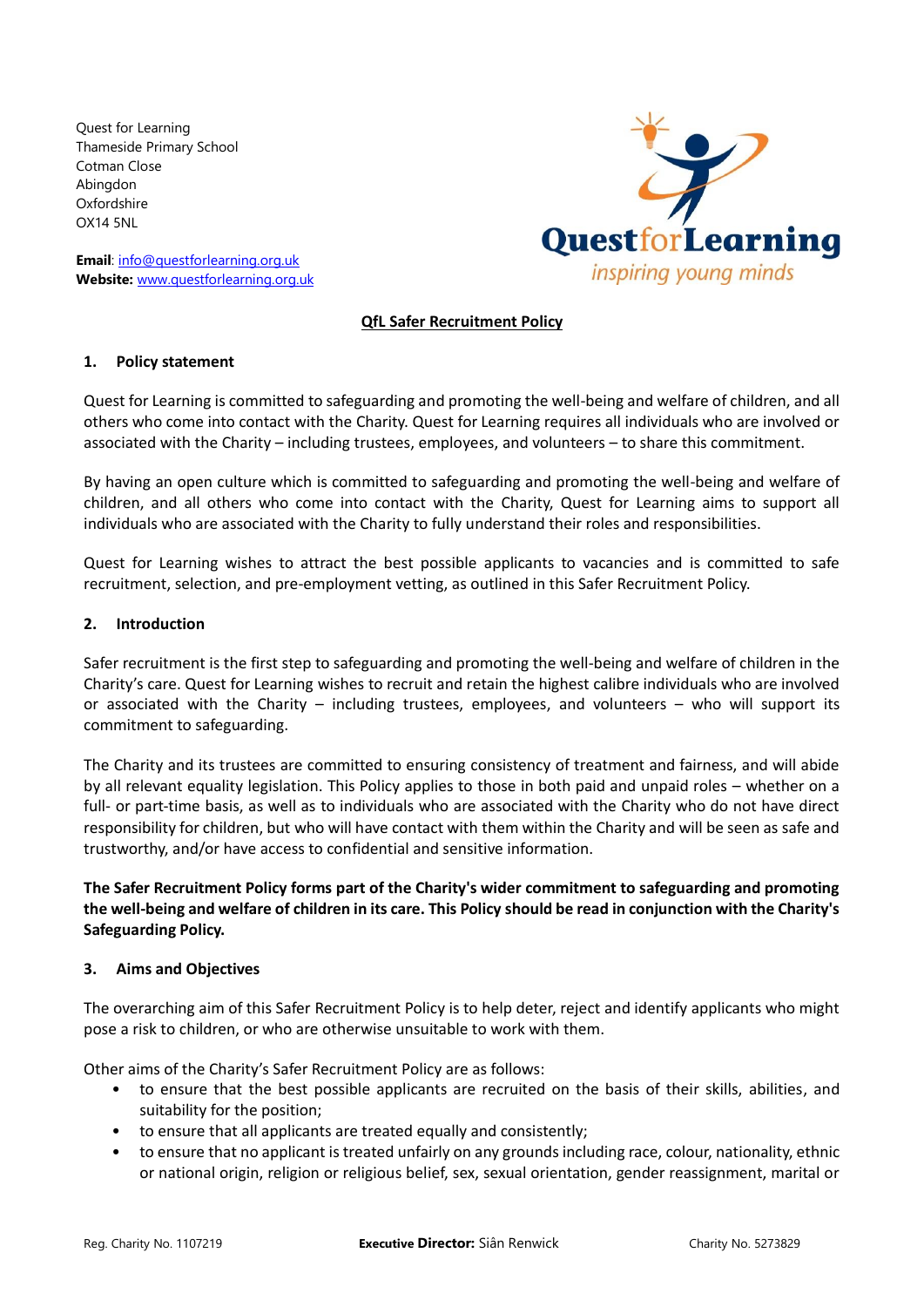civil partner status, pregnancy or maternity; disability or age; and

• to ensure compliance with all relevant legislation, statutory requirements, Government and Charity Commission guidance, and best practice – including guidance and the Code of Practice issued by the Disclosure and Barring Services (DBS).

Individuals involved in the selection and recruitment of employees and volunteers must familiarise themselves and comply with this Policy.

The Charity has a principle of open competition in its approach to recruitment. The recruitment and selection process should ensure the identification of the person best suited to the role at the Charity, based on the applicant's skills, abilities, qualifications, and experience as measured against the role description and person specification, and information on an applicant's application form.

The recruitment of employees and volunteers will be conducted in a professional, timely and responsive manner, and in compliance with current employment legislation (as appropriate), relevant safeguarding legislation and statutory guidance, and best practice.

If an individual involved in the recruitment process has a close personal or familial relationship with an applicant, they must declare it as soon as they are aware of their application and avoid any involvement in the recruitment and selection decision-making process.

The Charity aims to adopt a consistent and thorough process of safer recruitment – while obtaining, collating, analysing and evaluating information from and about applicants who apply for roles at Quest for Learning – in order to ensure that those who are recruited are suitable to work with children.

## **4. Roles and Responsibilities**

It is the role of the Board of Trustees to:

- ensure the Charity has adequate safeguarding policies and procedures in place including for safer recruitment – that are appropriate for the Charity's particular circumstances and which reflect both the law and best practice; and
- make sure that these policies and procedures are effectively implemented and regularly reviewed.

It is the responsibility of the Executive Director and other members of the Executive Team involved in recruitment to:

- ensure the Charity operates safer recruitment procedures including the satisfactory completion of all pre-employment checks; and
- safeguard and promote the well-being and welfare of children at every stage of the recruitment process.

The Board of Trustees has delegated responsibility to the Executive Director and members of the Executive Team to lead in all recruitment. Trustees may be involved in recruitment, but the final decision will rest with the Executive Director and members of the Executive Team.

## **5. Definition of regulated activity and frequency**

The full legal definition of "regulated activity" is set out in Schedule 4 of the Safeguarding Vulnerable Groups Act 2006 as amended by the Protection of Freedoms Act 2012. HM Government has produced a factual note on [Regulated activity in relation to children](https://www.gov.uk/government/uploads/system/uploads/attachment_data/file/550197/Regulated_activity_in_relation_to_children.pdf) (2012), which provides guidance on the scope of regulated activity.

"Regulated activity" includes:

1. Teaching, training, instructing, caring for (see (3) below) or supervising children if the person is unsupervised, or providing advice or guidance on well-being, or driving a vehicle only for children;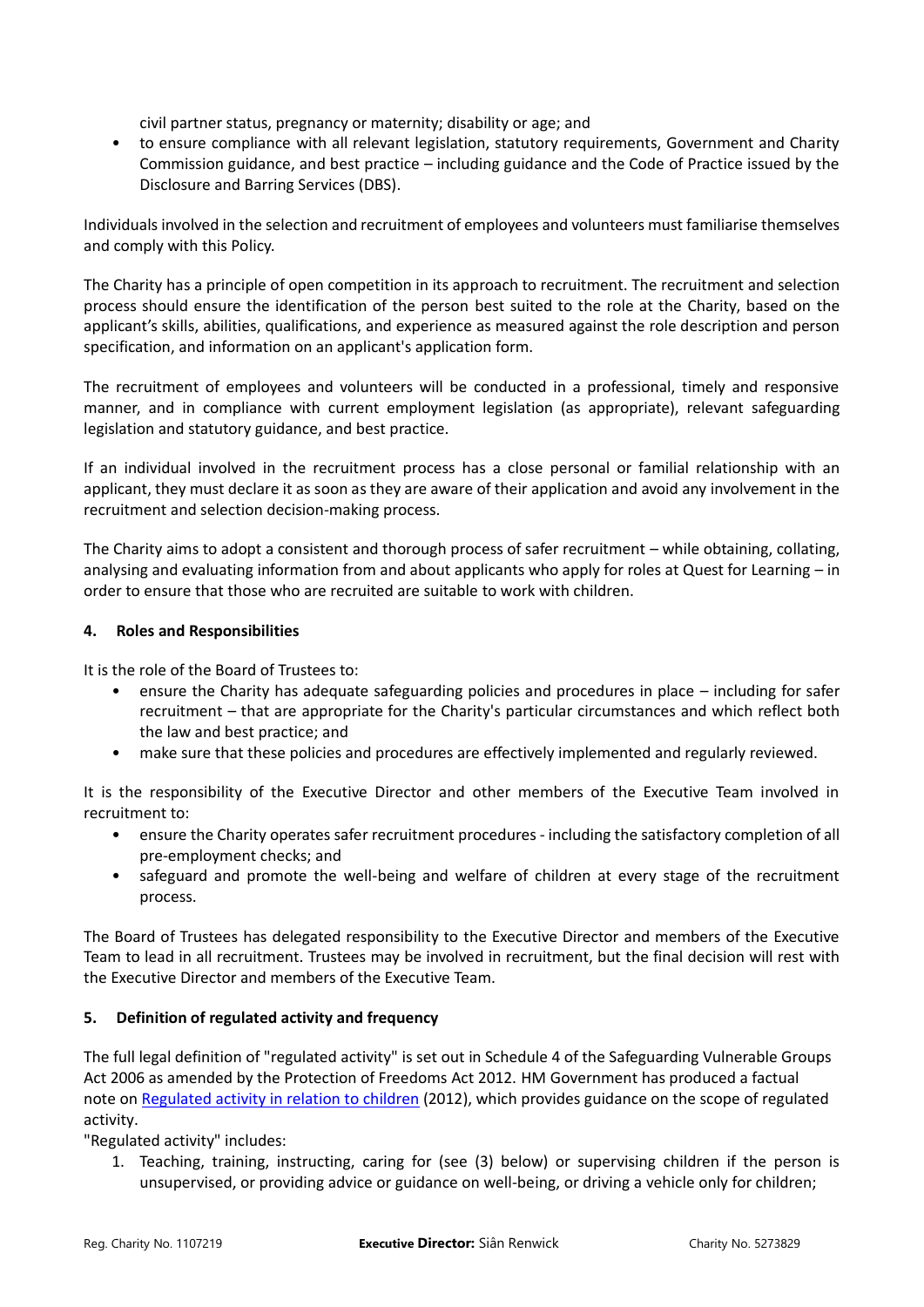2. Work for a limited range of establishments (known as "specified places" which include schools and colleges, children's homes and childcare premises), with the opportunity for contact with children, but not including work done by supervised volunteers.

In relation to (1) an individual will be carrying out regulated activity if they work unsupervised **frequently** – once a week or more, **intensively** – on 4 or more occasions in a 30-day period, or **overnight** – between 2am and 6am. In relation to (2), an individual will be carrying out regulated activity if they work **frequently, intensively**, or **overnight** (i.e. on the same basis as immediately above) **in the same "specified place**". Some activities are always regulated activities, regardless of their frequency or whether they are supervised or not.

This includes:

- 3. Relevant personal care, or health care provided by or provided under the supervision of a health care professional:
	- personal care includes helping a child, for reasons of age, illness or disability, with eating or drinking, or in connection with toileting, washing, bathing and dressing;
	- health care means care for children provided by, or under the direction or supervision of, a regulated health care professional.

# **6. Recruitment and Selection Procedure**

# **Role descriptions and person specifications**

A role description is a key document in the recruitment process and must be finalised prior to taking any other steps in the recruitment process. It will clearly and accurately set out the duties and responsibilities of the role. The role description should clearly set out the extent of the relationship with, and the degree of responsibility for, children with whom the person will have contact. It must also refer to the responsibility for safeguarding and promoting the well-being and welfare of children.

The person specification is of equal importance and informs the selection decision. It details the skills, qualifications and experience needed for the role; the competencies and qualities that the applicant should be able to demonstrate; and how these will be tested and assessed during the selection process. The person specification must include a specific reference to an applicant's requisite suitability to work with children. All applicants will be assessed equally against the criteria contained in the person specification without exception or variation.

## **Advertisements and information for applicants**

To ensure equality of opportunity, the Charity will advertise all vacant posts to encourage as wide a field of applicants as possible. Normally this entails an external advertisement. The Charity will demonstrate its commitment to equal opportunities, and to safeguarding and promoting the well-being and welfare of children, by ensuring that all recruitment advertising material contains a policy statement to that effect. All recruitment advertising material will include the following policy statement:

"Quest for Learning is an equal opportunities employer and it welcomes applications from all sections of society and the communities it operates in. Quest for Learning is committed to safeguarding and promoting the well-being and welfare of children, and requires all individuals who are associated with the Charity – including trustees, employees and volunteers - to share this commitment. Successful applicants will be required to undergo child protection screening appropriate to the role, including checks with past employers and/or deployers (as appropriate) and the Disclosure and Barring Service."

All information given to an interested applicant will highlight the importance placed by Quest for Learning on rigorous selection processes. The information should stress that the identity of the candidate, if successful, will need to be checked thoroughly, and that where a DBS check is appropriate, the person will be required to complete an application for a DBS disclosure straightaway. All documentation relating to applicants will be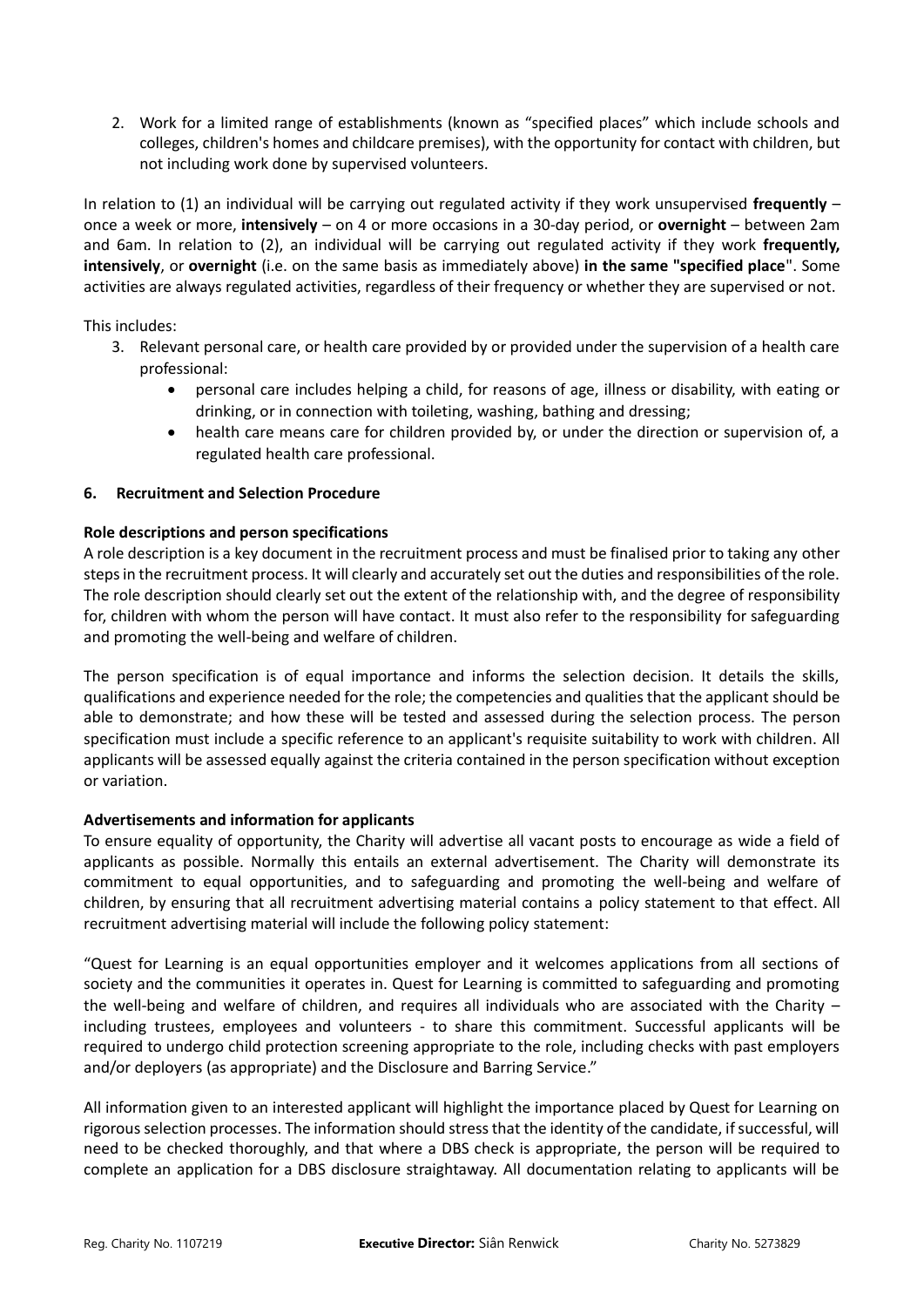treated confidentially in accordance with the General Data Protection Regulation (GDPR).

## **Applications and shortlisting**

Quest for Learning uses its own application form, which all applicants for employment or volunteering will be required to fully complete. The application form will require:

- a declaration that the applicant has been resident in the UK during the 12 months prior to the application;
- full personal information, including any former names by which the person has been known in the past;
- a full history of employment both paid and voluntary (if applicable), since leaving school, including any periods of further education or training (if applicable);
- details of any relevant academic and/or vocational qualifications;
- two independent references;
- a declaration, as appropriate for the position, that the person has no convictions, cautions, or bind overs; or
- If they do have convictions, cautions, or bind-overs, to provide details either in a sealed envelope marked 'Private and Confidential' or as a pdf document sent to the Executive Director.

Information received will be scanned and shredded where received in an envelope, and all information received will be held in a secure online environment on the applicant's record. All information will be retained in accordance with Quest for Learning's Data Retention and Disposal Policy and Data Protection Policy.

Incomplete application forms will not be considered. A CV will not be accepted instead of an application form.

It is a criminal offence for anyone to seek or accept work in a regulated position knowing that they are barred from working with children; and for an employer to offer work to or employ a person in a regulated position knowing that the person is barred from working with children. All applicants will be made aware that providing false information is an offence, and could result in the application being rejected, or summary dismissal or the requirement for a volunteer to cease to carry out their role, if the applicant has been selected or recruited, and referral to the police and/or the DBS.

The applicant will be given an information pack including general information about the Charity and specific information on the post in which they are interested.

Applicants for volunteering vacancies will be offered an opportunity to speak with a member of the Quest for Learning team for an informal discussion about the role, and to ask any questions they may have.

Shortlisting will be carried out on the basis of a close match between the role description, person specification and information on an applicant's application form. Internal candidates will be treated no more or less favourably than external candidates.

## **References**

Wherever possible, references will be obtained immediately after short listing and prior to the interview stage, so that any discrepancies or issues of concern can be explored further with the referee and discussed with the applicant during interview.

All offers of employment or volunteering will be subject to the receipt of a minimum of two independent references which are considered satisfactory by the Charity. One reference must be from the applicant's current or most recent employer or deployer (in respect of volunteering), if applicable. If the applicant's current or most recent role does/did not involve work with children, but the applicant has worked with children in the past, then the second reference should be from the employer or deployer of that role who can comment on their previous work with children, and their suitability to work with them. The referee should not be a relative.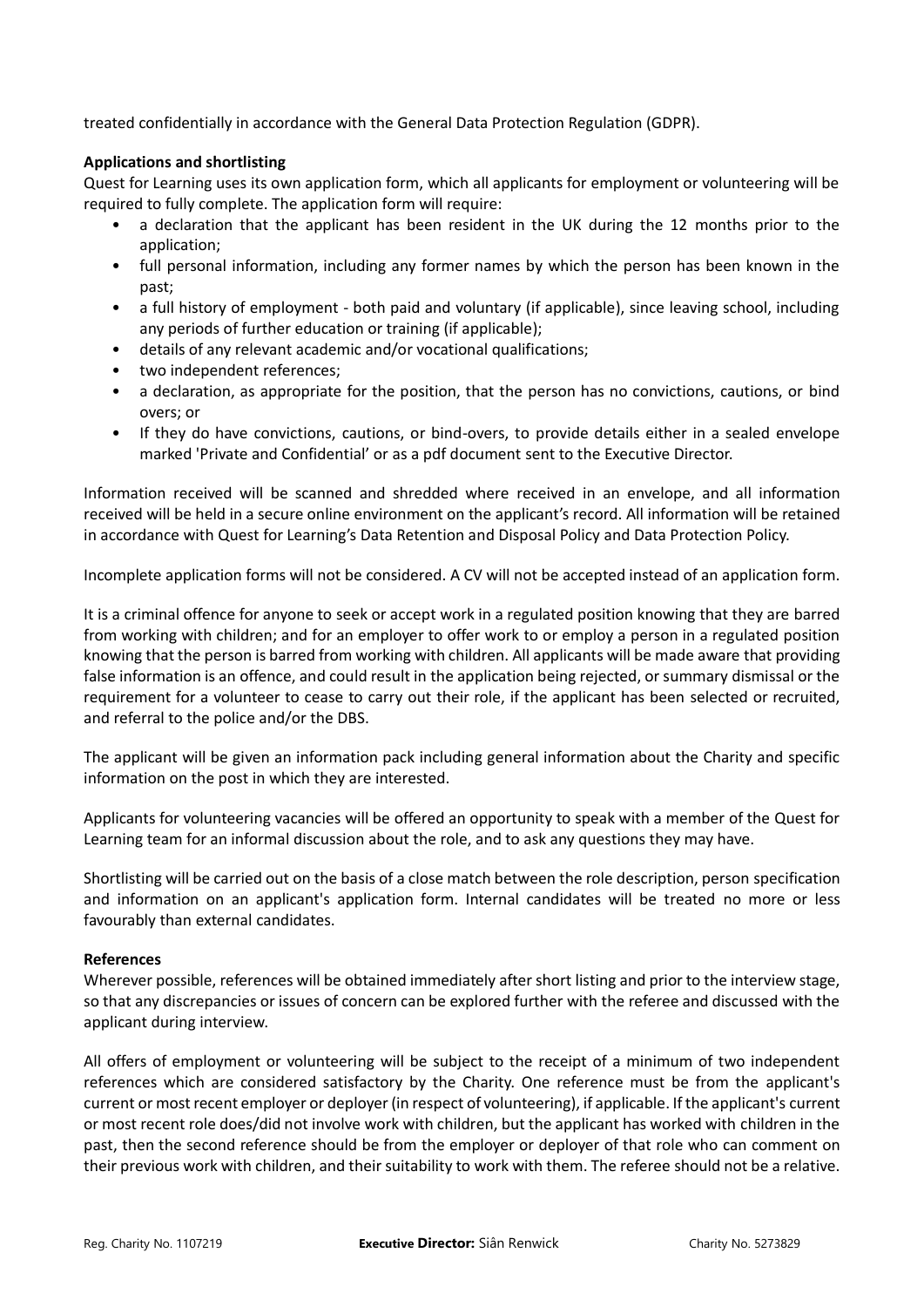References must always be supplied directly by referees. References should provide objective verifiable and factual information to support appointment decisions. In order to achieve this, a reference pro-forma with questions relating to the applicant's suitability to work with children will be provided.

All referees will be asked:

- whether they believe the applicant is suitable for the role for which they have applied, and whether they have any reason to believe that the applicant is unsuitable to work with children; and
- to confirm whether the applicant has been the subject of any disciplinary sanctions and whether they have had any allegations made against them or concerns raised which relate to either the safety or welfare of children, or about the applicant's behaviour towards children. Details about the outcome of any concerns or allegations will be sought.

Please note that no questions will be asked about health or medical fitness prior to any offer being made.

All applications will be checked to ensure that they are fully and properly completed; scrutinised for any discrepancies or anomalies in the information provided – which will be followed up; and considered with regard to any history of gaps, or repeated changes, in employment, or moves to supply work, without clear or justifiable reasons.

Direct references will be received electronically, and where considered relevant or necessary, referees will be contacted by telephone for further information about the applicant's suitability to the role, suitability to work with children, or to investigate discrepancies in their application. The Charity does not accept open references, or testimonials provided by an applicant, or references from relatives.

If the applicant claims to have specific qualifications or experience relevant to working with children which may not be verified by a reference, the facts should be verified by the provision of original qualification certificate(s) by the applicant or by contacting the relevant body or previous employer/deployer, and any discrepancy explored during the interview.

## **Interviews**

Shortlisted applicants will be invited to attend an interview. Interviews will be with two members of the Quest for Learning Executive Team.

Questions will be set to test the applicant's specific skills during the interview, their abilities to carry out the role applied for, and whether they share the same values as the Charity. The applicant's attitude towards children in general will also be tested together with their commitment to safeguarding and promoting the wellbeing and welfare of children. For example, the applicant should be asked why they think safeguarding is important.

The interview panel will fully explore during the interview any discrepancies or anomalies, or gaps and changes in employment history, that have been identified from the information provided to the Charity by the applicant or a referee.

At least one member of the interview panel will have undertaken safer recruitment training, or refresher training as applicable, and both of whom will have undertaken safeguarding training.

All applicants who are invited for an interview will be required to bring documentary evidence of their identity – either a full birth certificate, passport or photocard driving licence and additionally a document such as a utility bill that verifies the applicant's name and address. Where appropriate, change of name documentation must also be brought to the interview. Applicants should also be asked to bring original or certified copies of documents confirming any necessary or relevant educational and professional qualifications. If the successful applicant cannot produce original documents or certified copies, written confirmation of their relevant qualifications must be obtained from the awarding body.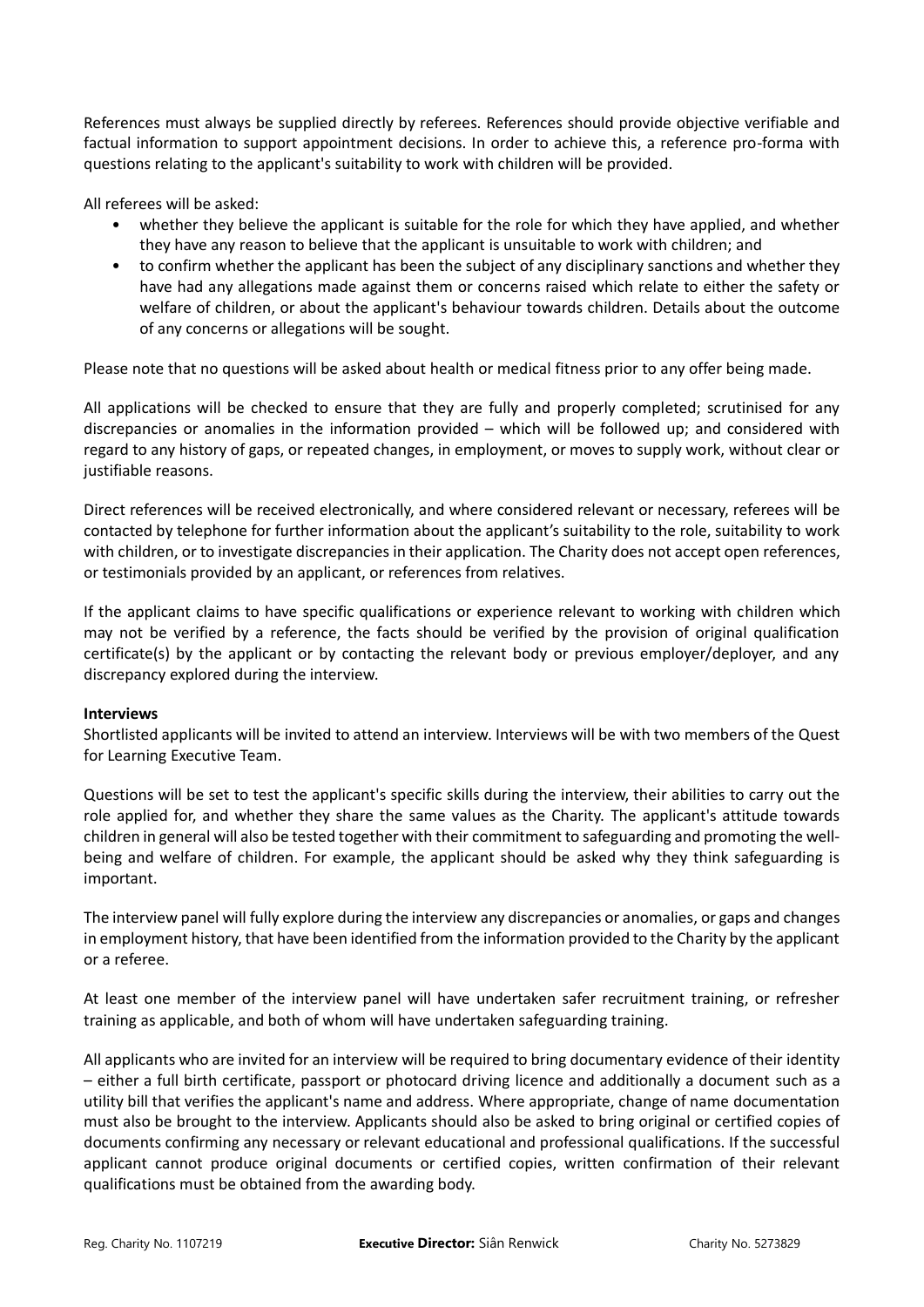## **Offer of appointment to successful applicant**

Any offer of appointment made to a successful applicant, including one who has lived or worked abroad, will be conditional upon satisfactory completion of the necessary pre-employment checks, including:

- verification of the applicant's identity (if this has not previously been verified straight after the interview);
- the receipt of two satisfactory independent references if references were not obtained before the interview, it is vital that they are obtained and scrutinised before a person's appointment is confirmed;
- a DBS Disclosure appropriate to the role. An enhanced DBS certificate including a check of the DBS's Children's Barred List, for those who will be engaging in regulated activity - must be obtained;
- a separate barred list check will need to be obtained if an individual will start work in regulated activity before the DBS certificate is available;
- verification of the applicant's right to work in the UK (for employees only);
- confirmation that the applicant is not subject to an Order under section S.79 of the Charities Act 2011 for their removal/disqualification from a charity (for trustees only);
- verification of the applicant's medical fitness for the role;
- criminal record checks and/or overseas police checks, as appropriate, for an applicant who has lived or worked overseas;
- where appropriate, sign a declaration that they are not disqualified from childcare or disqualified by association under the Childcare (Disqualification) Regulations 2009; and
- verification of any relevant qualifications and professional status, as appropriate (if not verified straight after the interview), and whether any restrictions have been imposed by a regulatory body.

Quest for Learning will use the services of a registered umbrella organisation for the processing of DBS applications for each applicant. Any information which has been provided to Quest for Learning regarding past disciplinary sanctions; allegations or concerns that relate to the safety or welfare of children, or about an applicant's behaviour towards children; or cautions or convictions will be discussed and considered in the circumstance of the individual case during the recruitment process.

Personnel and volunteer checklists will be used to track, and audit paperwork obtained in accordance with safer recruitment training. The checklist will be retained on personnel files.

## **Medical Fitness**

If considered appropriate, the Charity may choose to verify the medical fitness of anyone appointed to a post at the Charity after an offer has been made but before the appointment can be confirmed. Applicants may be requested to complete a medical questionnaire and where appropriate a doctor's medical report may also be required. This information will be reviewed against the role description and the person specification for the particular role, together with details of any other physical or mental requirements for the role. The Charity is aware of its duties under the Equality Act 2010. No offer will be withdrawn without first consulting with the applicant, obtaining medical evidence and considering reasonable adjustments.

## **Checks on overseas applicants**

Applicants who have lived or worked outside of the UK for a period of three months or more in the last five years will be subject to the same pre-employment vetting checks as all other applicants. In addition, the Charity will complete any further checks that are deemed appropriate to enable any relevant events that occurred outside the UK to be considered.

These checks could include criminal records checks for overseas applicants - Home Office guidance can be found at [https://www.gov.uk/government/publications/criminal-records-checks-for-overseas-applicants.](https://www.gov.uk/government/publications/criminal-records-checks-for-overseas-applicants) For qualified teachers, this may include obtaining a letter of professional standing from the professional regulating authority in the country in which the applicant has worked. Including, as of 1 January 2021, those teachers who have taught in an EEA country as following the UK's exit from the EU, professional regulators in the EEA (EU, Iceland, Liechtenstein and Norway) will no longer share information about sanctions imposed on EEA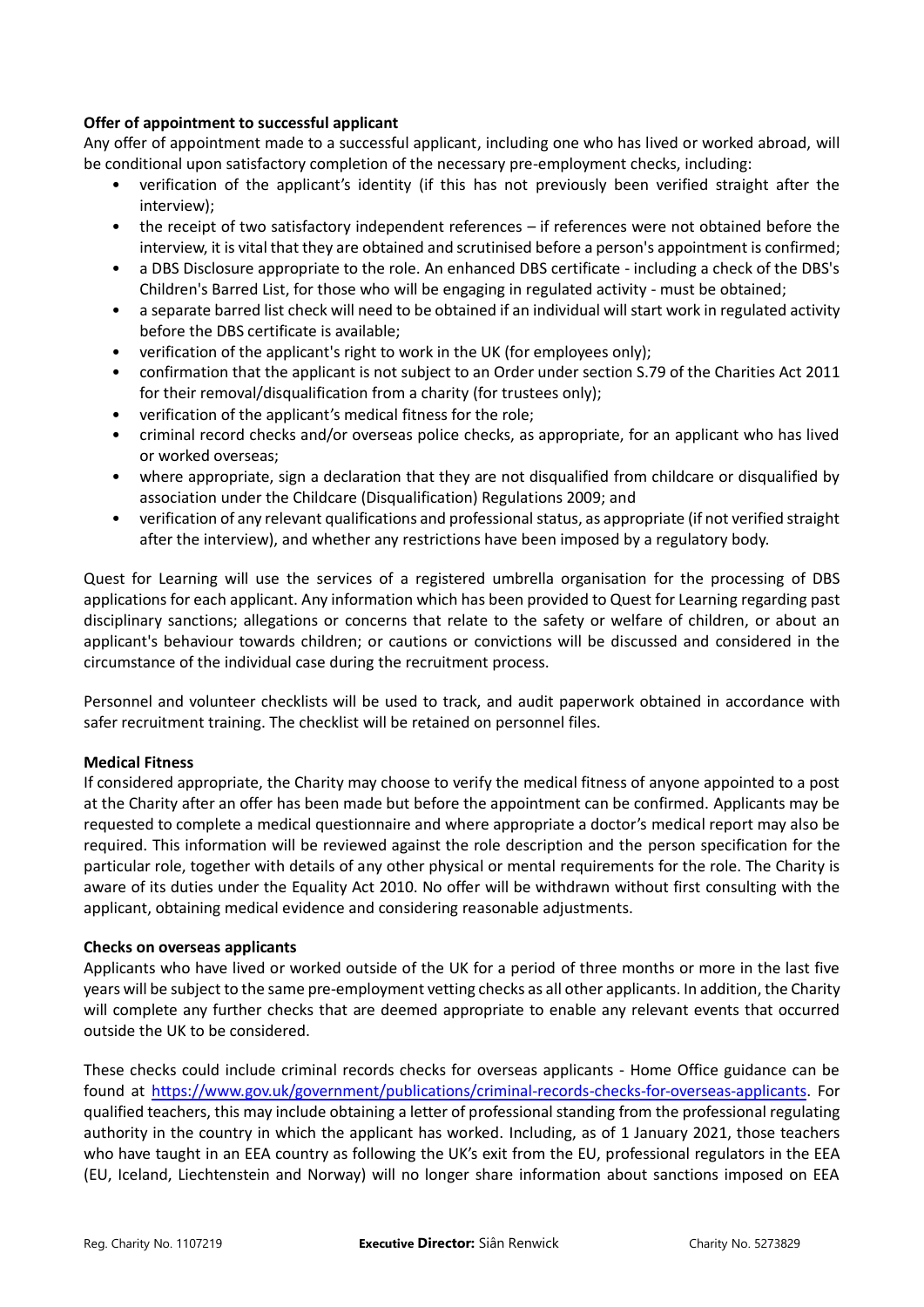teachers with the Teaching Regulation Agency (TRA). The TRA will therefore no longer maintain a list of EEA teachers with sanctions.

## **Safeguarding Induction Training**

All new trustees, employees and volunteers will be required to complete mandatory safeguarding induction training, regardless of whether they work directly with children. This will include an introduction to the Charity's safeguarding policies and procedures, including the Safeguarding Policy and the Code of Conduct. It will also explain the identity and specific responsibilities of individuals with designated safeguarding responsibilities. Evidence of appropriate safeguarding training is also required for all others involved or associated with the Charity, where they work directly with children.

Induction training will provide trustees, employees and volunteers with a full explanation of their roles and responsibilities – and expectations which will govern how they carry them out, and the standard of conduct and behaviour expected from them. Employees will be made aware of the Charity's personnel procedures relating to disciplinary issues, and volunteers will be made aware that any potential breach of Quest for Learning's Code of Conduct will be dealt with accordingly. Employees and volunteers will also be made aware of the Whistleblowing Policy.

Members of the Executive Team will ensure that employees and volunteers are adequately and appropriately supervised, where appropriate, and that they have ready access to advice, expertise and management support in all matters relating to safeguarding and child protection.

Probationary periods of 3 months will typically apply for new employees, during which time performance will be monitored. The Charity reserves the right to extend this period by a further 6 months at its absolute discretion. Performance will be reviewed against the role description after this time. Introductory periods will apply for new volunteers to give them an idea of the role and for the Charity to understand how the volunteer will approach their role.

## **Single Central Record of Recruitment and Vetting Checks**

In addition to the various trustee, employee and volunteer records kept by the Charity on individual personnel files, a single central record of recruitment and vetting checks of trustees, employees, volunteers, agency and supply staff is kept by Quest for Learning – this is kept up to date by the Administrator.

#### **Record Retention and Data Protection**

All data will be processed and retained in accordance with the General Data Protection Regulation (GDPR).

The Charity is legally required to undertake the above pre-appointment checks. For successful applicants, the Charity will electronically retain all information provided as part of the application process securely on their personnel file. This will include, for example, a copy of the application form, interview notes, references, and documents used to verify identity, right to work in the UK, medical fitness and qualifications, as appropriate.

Medical information may be used to help the Charity discharge its obligations, for example so that the Charity may consider reasonable adjustments if an employee or volunteer suffers from a disability or to assist with any other workplace issue. This documentation will be retained by the Charity for 7 years after the applicant's employment or volunteering ends with the Charity. For unsuccessful applicants, the Charity will securely retain all documents electronically (including interview notes) for a period of one year, after which time the notes will be confidentially destroyed and deleted.